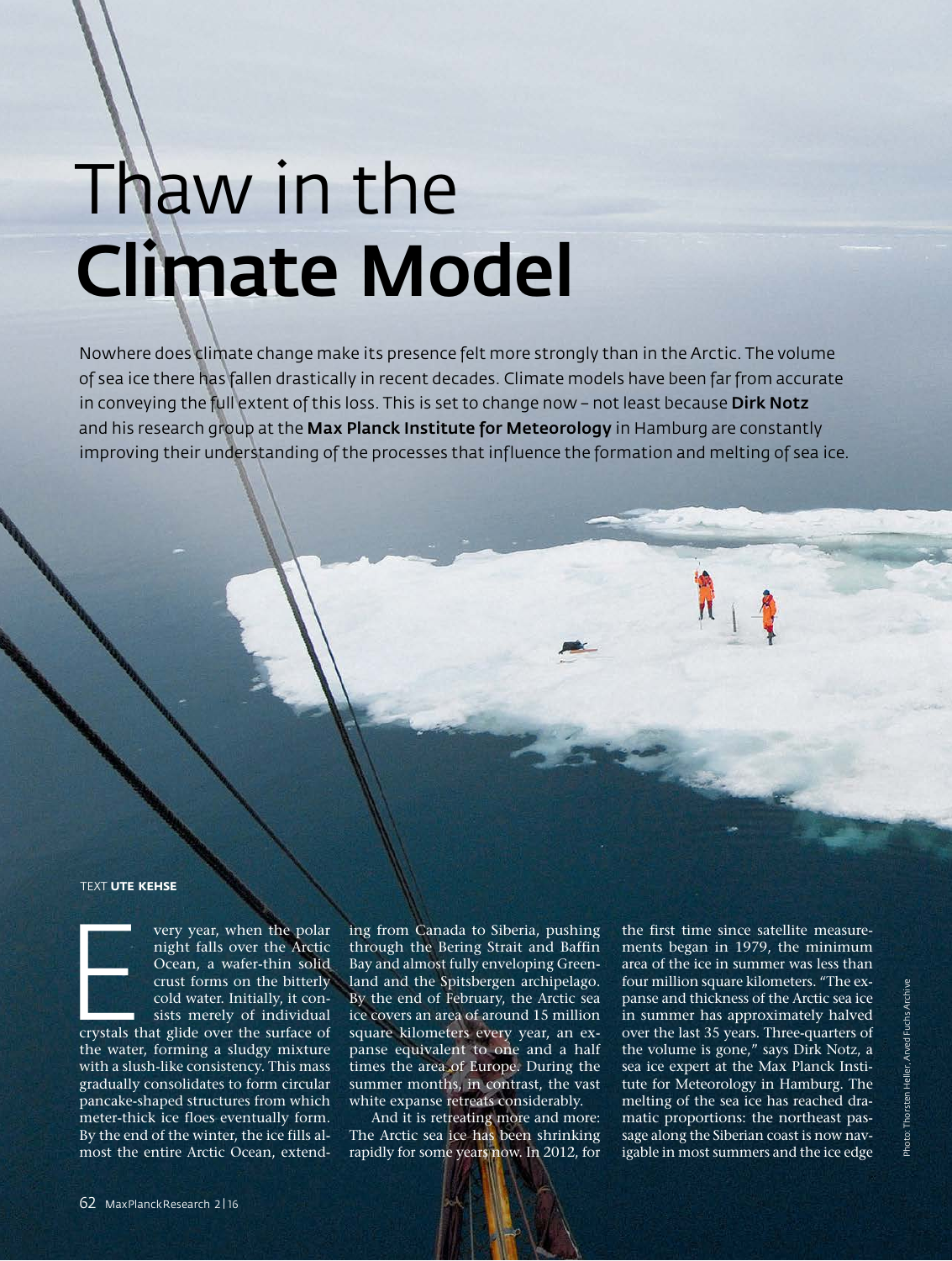is shifting further and further north. Most climate models now predict that the Arctic Ocean could be ice-free in summer by the middle of this century.

This has considerable consequences for the global climate. Although sea ice is only a few meters thick, it sits on the ocean like a lid, largely preventing heat from the water from reaching the atmosphere in winter. In summer, in contrast, the bright white ice radiates a large proportion of the incident sunlight back into space. Both effects cool the air in the polar regions. If the ice

disappears, the high latitudes will warm up at an even faster rate than is already the case. This would lead to a decrease in the temperature difference between the mid- and high latitudes, a development that could give rise to freak weather conditions in temperate zones.

As recently as ten years ago, many climate models came to the conclusion that ice-free summers could be expected in the Arctic at the end of the 21st century at the earliest. However, the ice has retreated considerably faster than projected by these simulations. In 2007, for Not stranded: Dirk Notz and Thorsten Heller, a member of the ship's crew, take a sample on an ice floe. On this expedition they joined polar researcher Arved Fuchs, who was travelling on the sailing vessel "Dagmar Aaen" for nostalgic reasons.

example, the ice shrank so much that some researchers suspected a tipping point had already been reached, beyond which the ice could disappear in a matter of just a few years. However, it expanded again over the following two years – again, an unexpected development. In short, the sea ice was behaving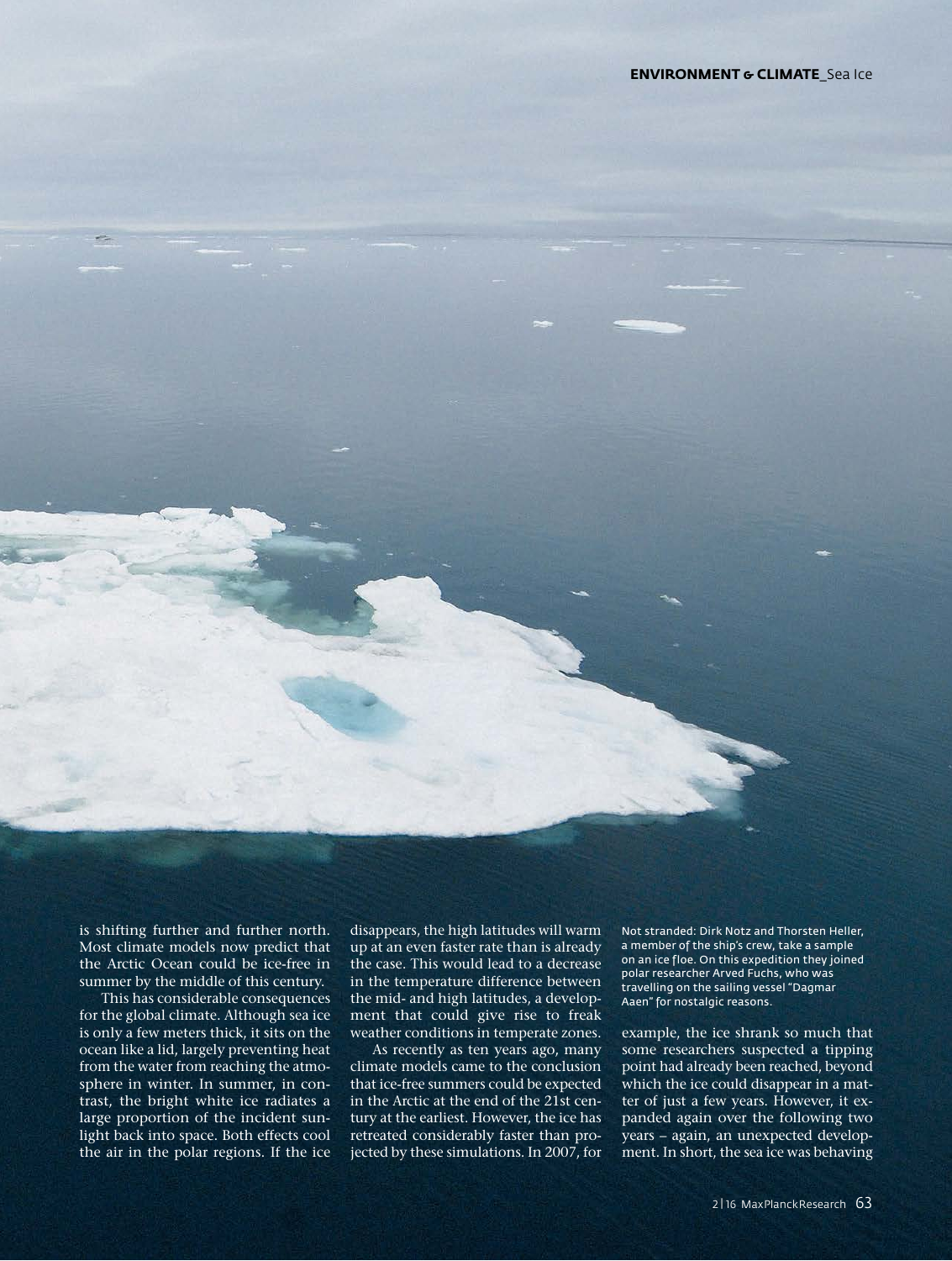

Cinematic experience in the sky: The Max Planck researchers enjoyed breathtaking views of the aurora borealis from the Daneborg Research Station in Greenland.

so strangely that it seemed that climate researchers couldn't get a handle on it in their models.

Since then, however, the gaps between the models and reality are far better understood and have narrowed considerably – thanks in part to Dirk Notz's work. He has been head of the Sea Ice in the Earth System research group at the Max Planck Institute in Hamburg for seven years. Notz and his colleagues devote their efforts to finding out what kind of future lies ahead for the sea ice around the North Pole and on the far side of the globe in the Antarctic.

#### NEW MEASURING INSTRUMENTS FOR FIELD EXPERIMENTS

The team takes a very comprehensive approach to its research: they keep an eye on the overall comings and goings of the sea ice, evaluate satellite data, and model the observed rhythms using complex computer programs. They also investigate the physics of the sea ice in detail: In their laboratory, they observe how the ice changes when it freezes or melts. They use models to describe these physical processes, and they also develop new measuring instruments and use them in field experiments. "The way we combine research on a laboratory scale with general studies and mix different methods is our unique characteristic and the great strength of our group," says Dirk Notz. "We bring the worlds of the modelers and experimental researchers together."

In this way, the Max Planck researchers improve the climate models' simulations of how the sea ice is changing at the global level. "Our measurements enable us to gain a better understanding of the minutiae of the processes that influence the growing and melting of sea ice in nature," explains Notz. Through this understanding, the scientists can then estimate which processes must be incorporated into the global models to obtain reliable answers to the central questions of sea ice research. "Thanks to our work, we know which questions we can reasonably answer using our models – such as why the sea ice is increasing in the Antarctic but melting in the Arctic."

The place where the group's laboratory experiments are carried out is just a short walk away from Dirk Notz's office. On the 13th floor of the neighboring building, the University of Hamburg's Geomatikum, Notz and his colleagues have set up a cold room that's not much bigger than a storeroom. Most of this space is taken up by an ice tank measuring almost two meters long and one meter high. The researchers can grow and study their own sea ice here. They also test prototypes for the measuring equipment they develop themselves and later use in the field.

"In principle, the entire room is a big freezer," explains Dirk Notz. By cooling the air down to as low as minus 25 degrees Celsius, the researchers can reduce the greenish water in the tank from room temperature to negative temperatures within a period of three to four days. After another half day, enough ice accumulates on the surface for them to carry out all sorts of experiments. With the help of several pumps, they can make the water flow in steady circles or generate waves. Heating plates help them simulate thaw conditions. Snow comes from standard spray bottles, and wind from a ventilator.

# HOMEMADE SENSORS

It all seems a bit improvised, but that doesn't bother Dirk Notz. "It doesn't matter if it doesn't look pretty, it just has to work," he says. The group has the same attitude to measuring equipment. Because there were no suitable sensors available for many of the parameters they wanted to measure in the ice, the team had to develop suitable measurement sensors themselves. Dirk Notz uses words like "tinkering" and "cobbling together" when he describes the work they did on developing the sensors. "We do almost all of the practical stuff ourselves – it's all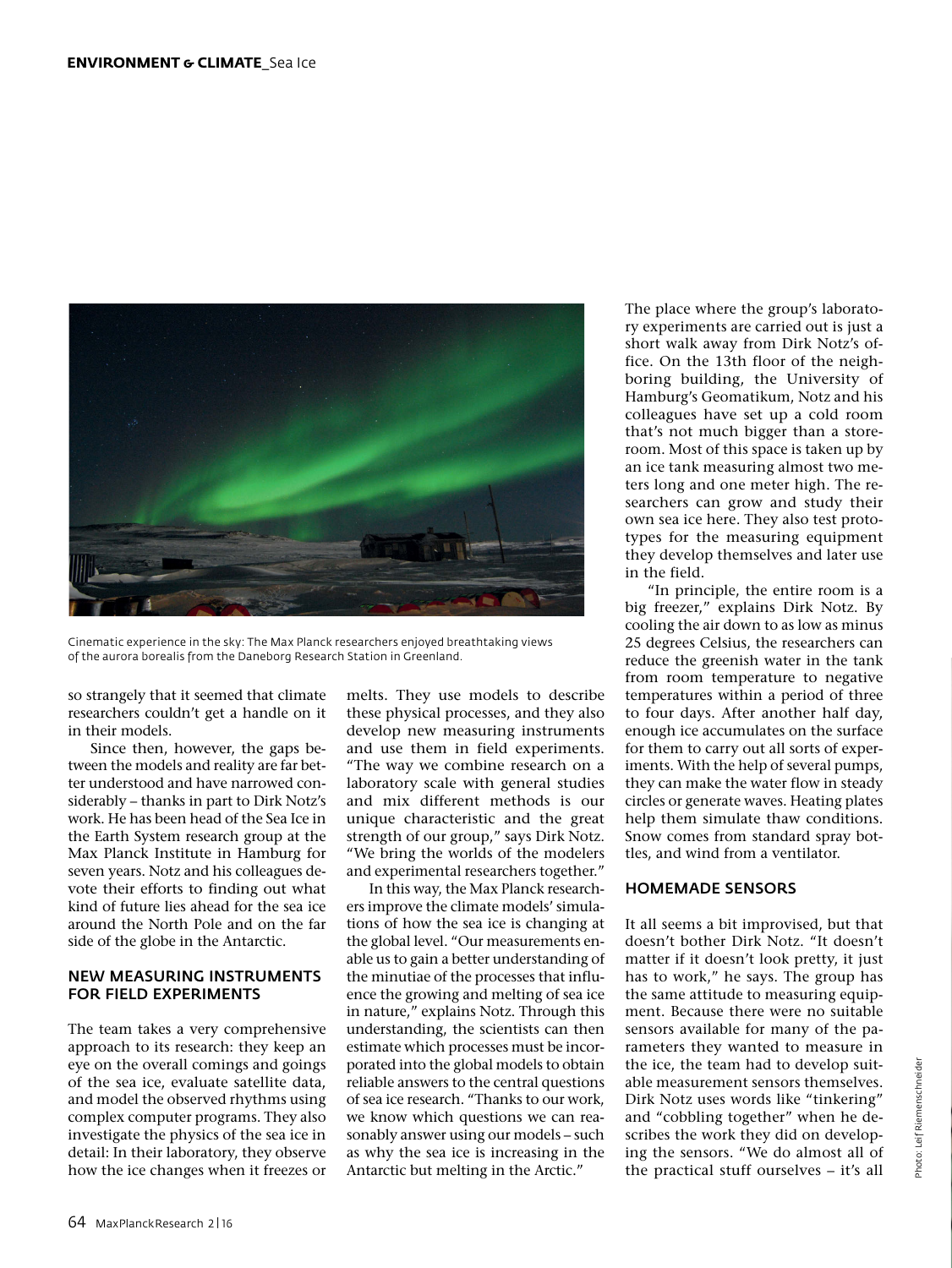

part of our work, so a bit of practical intelligence is needed," he says.

The results of this development work are internationally unique. For example, the Hamburg-based research group has a measuring device with which it can measure the salt content of sea ice at different depths. The sensor resembles a harp. The small version, which is used in the experiment tank, consists of a circuit board and a Plexiglas sheet from which eight pairs of wires protrude at intervals of one centimeter. Electrical conductivity is measured between the wires, and the salt content can be extrapolated from this.

"The salt content of the sea ice is difficult to determine, but it is an extremely important parameter when it comes to characterizing the ice," explains Dirk Notz. When sea water freezes at minus 1.8 degrees Celsius, salt and other dissolved substances are not incorporated into the crystal lattice, but are left over as concentrated brine in tiny pockets and channels within the

*Above* The models taken into account in the latest global climate report make very different predictions regarding sea ice cover in the Arctic. The measurement data from ships and aircraft (dotted green line) and that from satellites (solid line) are located around the mean of the most reliable simulations.

*Below* In the laboratory in Hamburg, Dirk Notz (left) takes an ice core, while Niels Fuchs measures the temperature of the ice's surface.

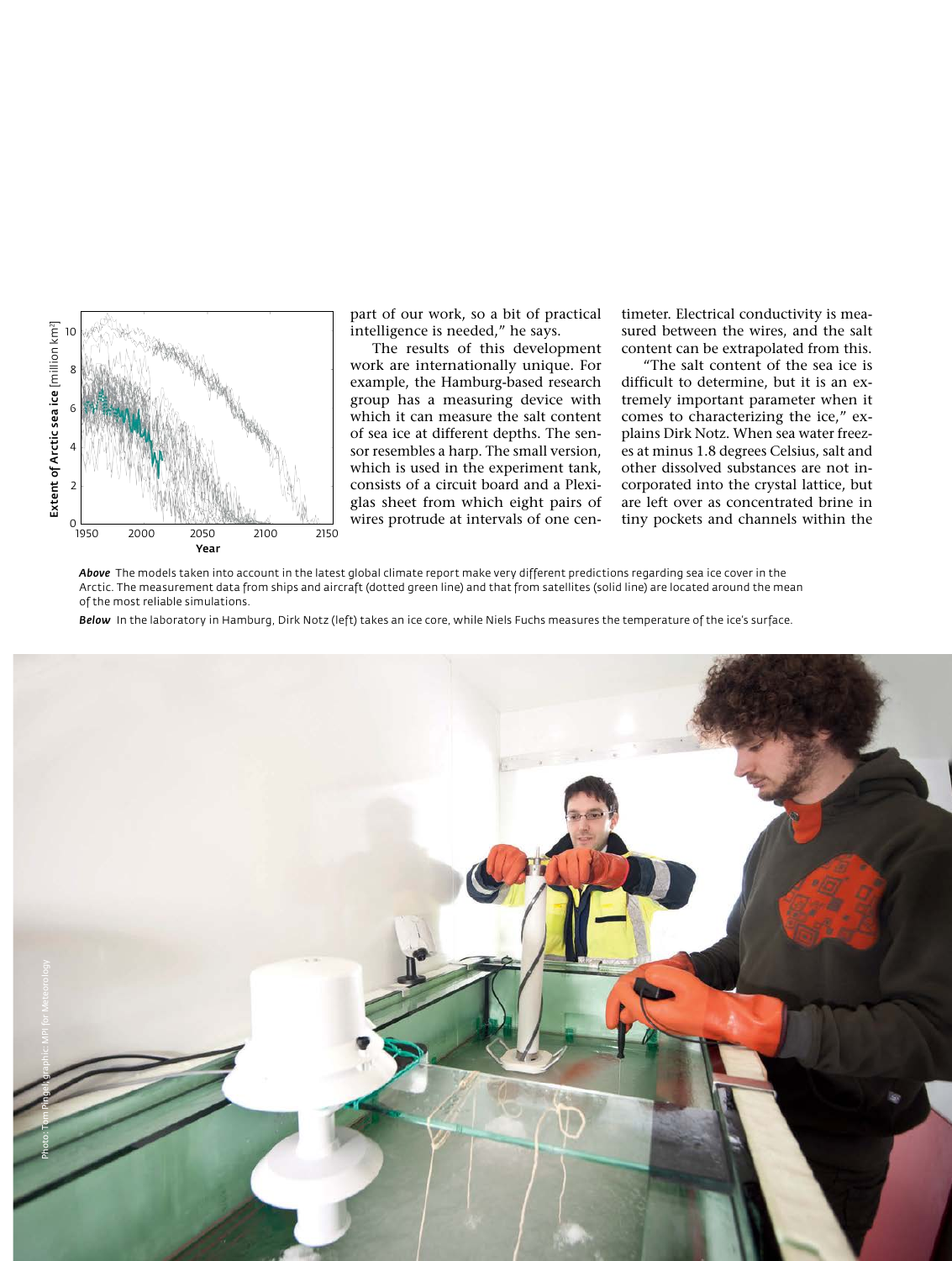

*Left* Leif Riemenschneider (left) and a member of the team install a measuring instrument they use to determine the salt content of the ice by measuring its conductivity as it grows. They are wearing survival suits in case they fall through the ice. *Right* To be able to carry out experiments in the youngest sea ice possible, the researchers move around a fjord in northeast Greenland in a hovercraft that can travel over ice and through water.

ice. Thus, sea ice is a mixture of solid freshwater ice and liquid brine. Because this brine has a higher density than sea water, some of it drains out of the ice and into the sea water over time. The researchers deduce from the salt content of the sea ice how much brine remains in the ice. This, in turn, enables them to draw conclusions about almost all of the other physical properties, such as the heat conductivity and mechanical strength of the sea ice, which have to be included in the simulations of global sea ice development.

The brine that drains from the sea ice also plays an important role in the global circulation of the oceans, a process known as thermohaline circulation. Again and again, the heavy liquid increases the density of the surface water in some locations in the polar zones so much that it sinks to the bottom and provides the deep sea with cool, oxygen-rich water. The draining of the brine from the sea ice is thus an important driver of this cycle, which also keeps the ocean currents on the surface in movement.

# HOW DOES THE SALT CONTENT DEPEND ON THE AGE OF THE ICE?

So there are plenty of reasons for wanting to gain a better understanding of the complicated processes that influence the salt content of the sea ice and the volume of brine that flows out of it. For example, it was long unclear how the salt content depended on the age or thickness of the ice. To explore these and other correlations, Dirk Notz and Philipp Griewank, his former doctoral student, not only studied the salt content in experiments, they also developed a complex one-dimensional model for describing it. They included all of

the physical processes that can change the salt content in their calculations. The structure of the ice, and thus its salt content, develop not only during growth and thawing, but also when it snows or rains or when the sun shines on the surface. The model they developed enabled Griewank and Notz to gain a clear understanding of the measured salt content of sea ice.

Another gap in the research has been closed by meteorologist Ann Kristin Naumann. For her master's thesis, she studied how sea ice freezes in the experiment tank when the water is stirred up by waves or kept in motion by wind and currents. Little was previously known about these processes. Naumann first had to find a suitable method for measuring the solid part of the slushy ice that forms in the agitated water. As she observed, even if the overall mass of ice in the tank increas-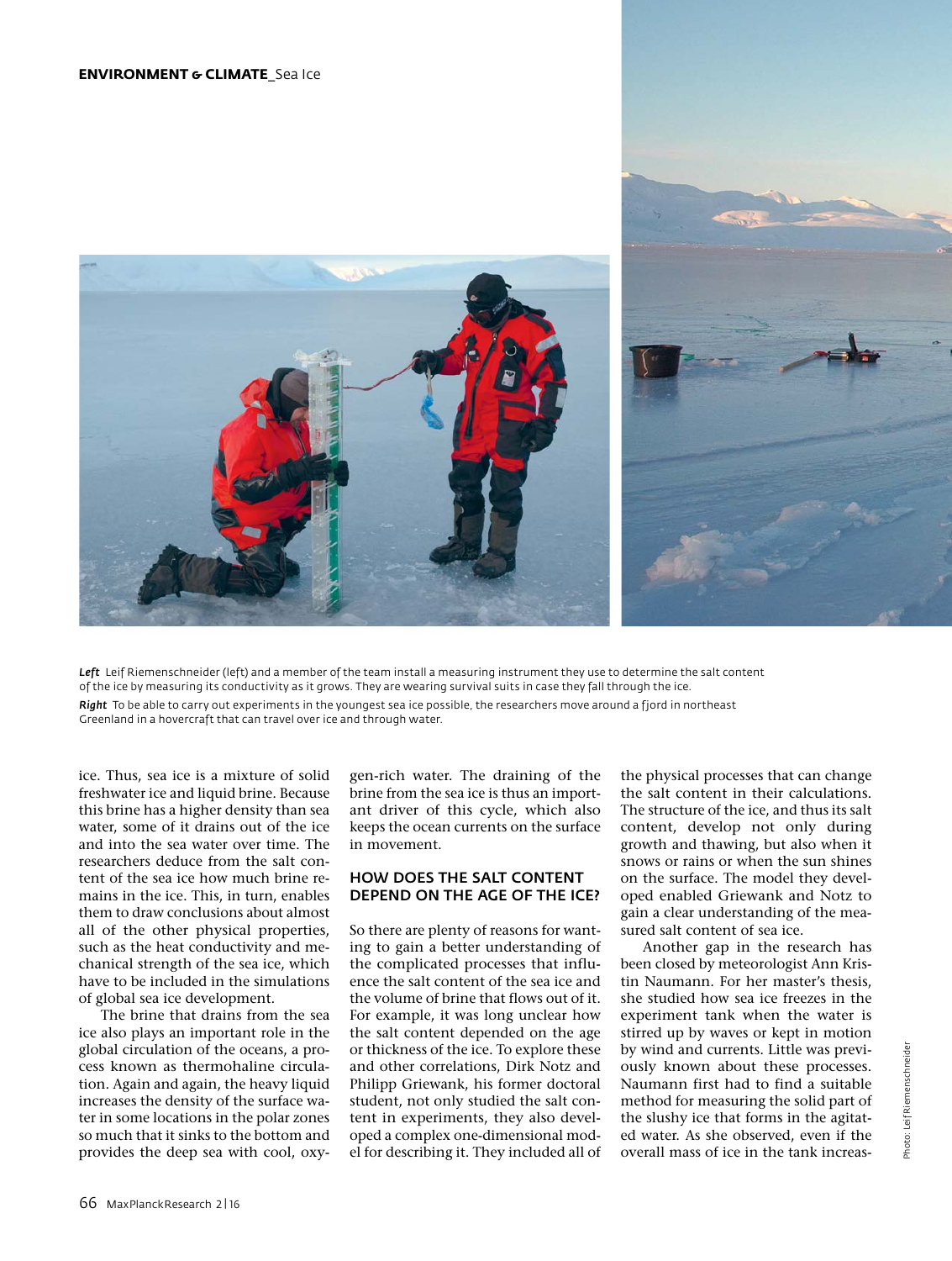

es, the solid proportion of the slushy ice doesn't increase with time. As long as slushy ice is present, only one quarter of it consists of solid ice crystals. This finding is important for understanding the large-scale behavior of sea ice and can now be incorporated into climate models.

Over the course of the last few years, Dirk Notz and his colleagues have examined numerous other sea ice processes in detail in their experiments, such as the thawing and other developments that arise at the boundary between ice and water. They have also focused on the interaction between snow and sea ice. For example, they examined exactly what happens when a layer of snow pushes the sea ice so far down that the floe is flooded with sea water. The water freezes and forms snow ice, which accounts for up to 40 percent of the volume of sea ice in some parts of the Southern Ocean. Another topic of interest to the scientists is the influence of sea ice on the exchange of  $CO<sub>2</sub>$  between the ocean and atmosphere. This is a question of global relevance, as the world's seas and oceans have absorbed

around a quarter of the anthropogenic CO<sub>2</sub> emissions to date.

The scientists would also soon like to study some of these processes in field experiments. To do this, they have built a bigger version of the salt measuring device that is buried in the sea ice and transmits data via a satellite connection. An initial test carried out in Greenland in 2013 came to a premature end after just two weeks, but it already provided a lot of valuable data. "We now want to extend the monitoring period and observe for the first time how the salinity in sea ice develops over time," explains Notz. The only information previously available about the salt content of sea ice came from individual measurements taken from ice cores.

To this end, the researchers plan to transport the salt measuring device to a fjord in Spitsbergen as soon as possible, and put it to practical use there for an extended period of time. The team also aims to insert additional sensors into the ice to measure the light conditions, pH value, and oxygen and carbon dioxide concentrations at different depths.

In this way, the researchers in Hamburg are collating many important details that help them obtain a better understanding of the peculiarities of the sea ice – and thus ultimately enable them to provide better simulations of its largescale behavior. Dirk Notz has already achieved some success in this area, too. "By examining apparent contradictions between observations and model simulations, we were able to fill several major gaps in the understanding of sea ice in recent years," he reports.

# AN EXPLANATION FOR THE INCREASE IN ANTARCTIC ICE

Together with his colleagues Hauke Schmidt and Alexander Haumann, Dirk Notz discovered, for example, why a slight increase in the extent of the sea ice in the Antarctic is currently being observed – a puzzling effect that is often not apparent in climate models. The study's findings were published in G**eophysical** R**esearch** L**etters** in 2014: Winds blowing from the land have intensified on the Ross Sea, an ocean region on the Pacific side of Antarctica,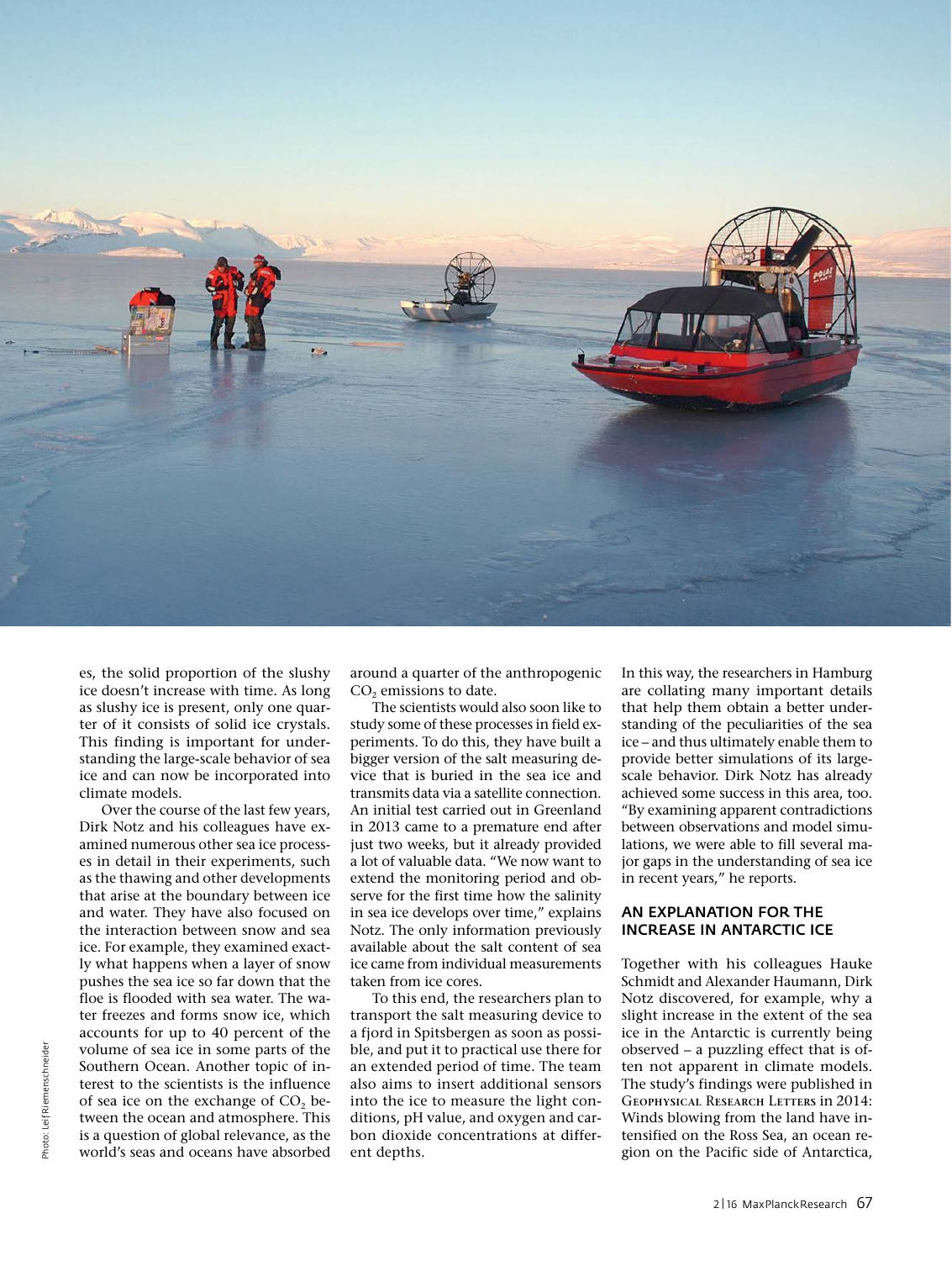



further experiments.

and are driving the ice away from the coast. "The ice is being blown to the north and the ocean south of it freezes over again," explains Notz. As a result, sea ice cover in the Antarctic, particularly the Pacific sector, is increasing – despite global warming.

In another study, Dirk Notz and some colleagues from the Max Planck Institute for Meteorology discovered in 2011 that there is no tipping point beyond which the summer retreat of sea ice in the Arctic would be irreversible. Many climate researchers previously suspected that the Arctic Ocean would enter a new state of being ice-free in summer if the extent of the ice went below a certain limit for the first time. It was feared that the ice loss could accelerate by itself, since sea water absorbs more heat in summer than ice.

The climate simulation created by the Hamburg-based researchers revealed, however, that the sea ice also recovers quickly after a completely icefree summer. In winter, the ocean quickly releases the previously absorbed heat back into the atmosphere. "Various feedback mechanisms ensure that the former state is re-established after around three years," explains Dirk Notz. This means that the sea ice in the Arctic adapts relatively quickly to the prevailing climate conditions – and it would remain largely stable if climate change were halted.

# ONLY THE CO<sub>2</sub> INCREASE CAN EXPLAIN THE SEA ICE RETREAT

However, as revealed by a 2012 study by Dirk Notz and Jochem Marotzke, Director at the Max Planck Institute in Hamburg, the increasing concentrations of greenhouse gases in the atmosphere are already having a very direct impact on sea ice. For this study, the researchers evaluated measurement data on sea ice cover since the 1950s. They concluded that the current sea ice retreat can't be explained by natural fluctuations and must be due to an external cause. The scientists were able to rule out solar radiation, volcanic eruptions and other factors as possible explanations for this, leaving only rising  $CO<sub>2</sub>$  values as the cause. "The greenhouse gases increase the incident heat radiation in the Arctic, which has a direct impact on the heat balance of the sea ice: "It melts," explains Notz. As the two researchers have shown, anthropogenic emissions are the direct cause of the sea ice retreat.

Notz also thought about why this retreat is considerably slower in many of the climate simulations than in reality. This discrepancy is often taken as an indication that the climate models fail to realistically register important processes. However, in an article published in the British Royal Society's journal P**hilosophical** T**ransactions** in 2015, Notz concludes that the model simulations can deviate considerably from the measurement data without being fundamentally incorrect. He proves that the expansion of the sea ice is so strongly influenced by chaotic natural fluctuations that even models that realistically describe the key physical processes can deviate strongly from the way things develop in reality.

Thus, even if the climate models failed in part to predict the rapid retreat of sea ice in the Arctic and could still be improved on, this doesn't necessarily mean that they are fundamentally incorrect. "I believe this study is